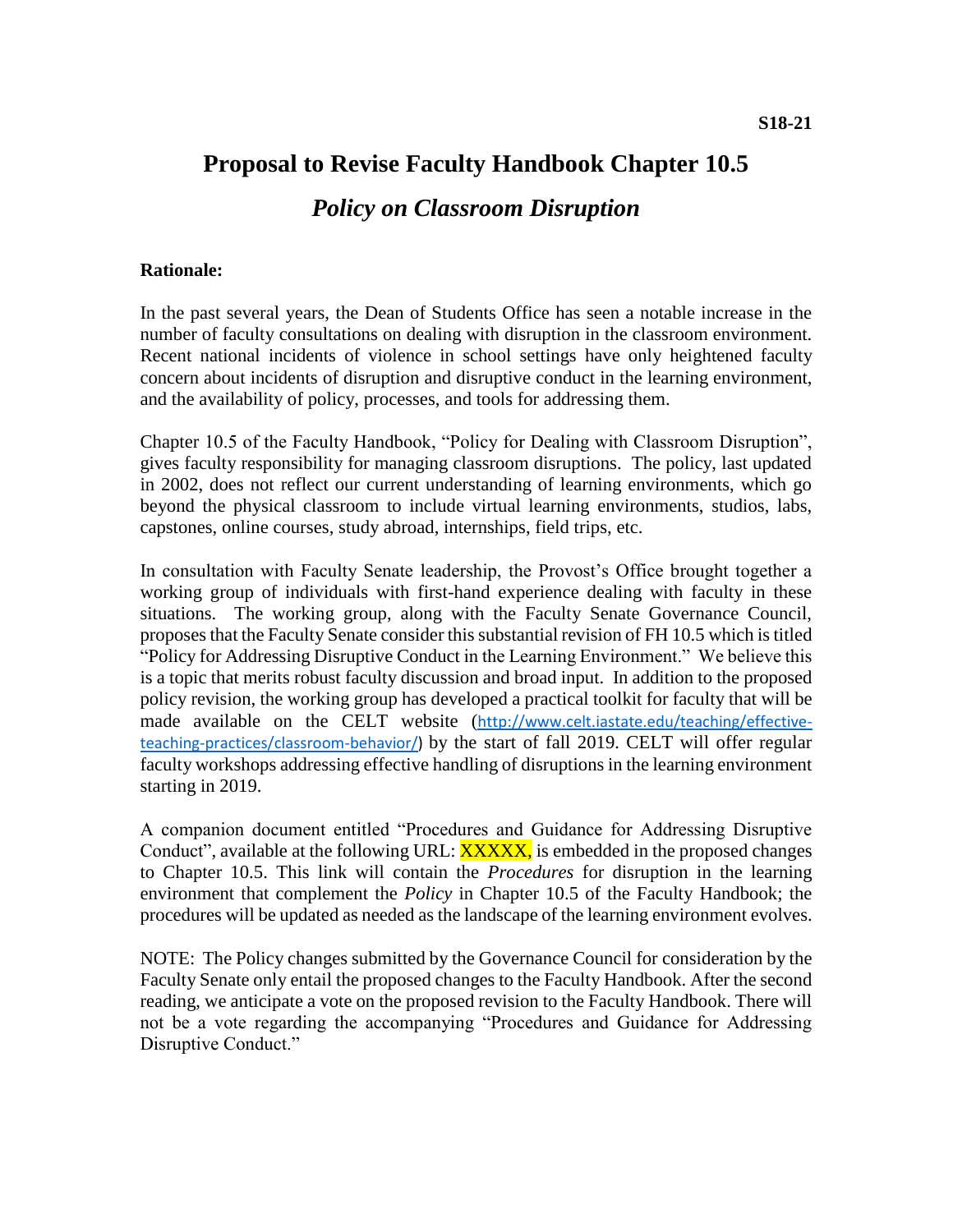## **10.5 Policy for Dealing with Classroom Disruption**

Section 10.5 was approved by the Faculty Senate on 12/10/2002.

## **10.5.1 Policy Statement**

The university encourages all instructors to strive for free and open communication within their classrooms. However, for student learning to be most effective, classrooms must maintain a civil environment, free from intimidation, disruption, violence, and harassment.

A fundamental principle underlying university governance and academic freedom is that the faculty has the responsibility to determine the curriculum, methods of delivery, and means for assessing student performance. The general faculty discharges this curriculum responsibility through curriculum committees at the department, college, and university levels. Curricula and course descriptions are approved by the Faculty Senate and the Board of Regents, State of Iowa. Individual course descriptions in the University Catalog are the manifestation of the general faculty's expectations for the course. Individual faculty members then determine the exact nature of the course content, method of delivery, course assignments, etc., and have full responsibility to assess and evaluate student performance.

Student comments on the course may be expressed to the instructor or the Department Chair and are solicited on course evaluations. Students, who feel they have been treated unfairly, may file an Appeal of Academic Grievances (see ISU Catalog)

### **10.5.2 Response to Classroom Disruption**

Should any student officially enrolled for credit or audit in a class disrupt the instructor's ability to ensure a safe environment, control the class agenda, and/or deliver the approved curriculum, the instructor has the right to ask that the disruptive action cease immediately. The instructor may find it useful to include general guidelines about disruptive behavior on the course syllabus; and in the event of a classroom disruption, the instructor may, if she or he finds it necessary, explain to the student and the class why the particular action is deemed disruptive. The instructor should also take into consideration complaints of disruptive behavior brought to their attention by students. The responsible student should cease the disruption and utilize non-disruptive means for expressing disagreement or concern. If the disruption continues, the instructor can pursue various forms of intervention, including suspension from class, use of student disciplinary regulations, or police intervention, as discussed below.

Although most situations are best resolved without resorting to requests for police intervention, the Department of Public Safety should be called when the disruptive behavior prohibits the continuation of the class. The Department of Public Safety may also be called if any person enters or remains in the classroom after being asked by the instructor to leave.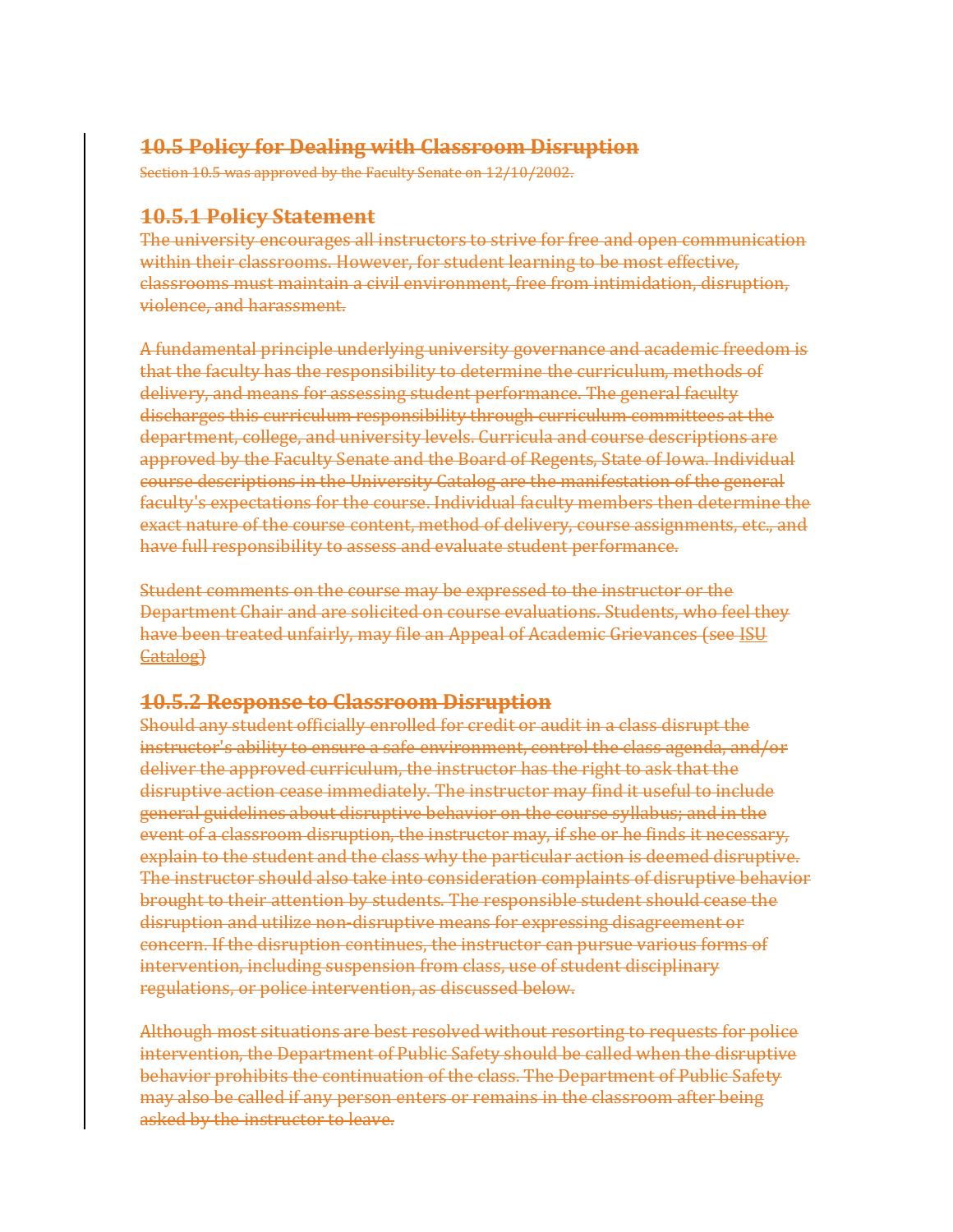## **10.5.3 Procedure to Suspend a Student from Class Attendance**

If, in the instructor's opinion, the student should be suspended from attending the class, the instructor must request the Chair of the Department offering the course to suspend the student from the class until a decision is reached by the Chair as to whether the student will be allowed to return to the class. When the course is offered by a Program, the Director of the Program should assume the role of the Chair. Moreover, when the instructor is an administrator, the petition should be reviewed at the next higher level of administration.

If the instructor's request to suspend the student is accepted by the Chair, the suspension will take effect immediately and the student and the instructor will be notified in writing. Immediately after suspension, the Chair must investigate and determine whether to permit the student to return to the class. The Chair must provide the student and the instructor with a written statement of the outcomes of the investigation in a timely manner.

If the instructor's request to suspend the student is not accepted by the Chair, the Chair must explain the reasons to the instructor in writing for not accepting the instructor's request. The Chair must also ensure that the resources in classroom management are made available to the instructor so that the instructor can manage the student upon the student's return to the class. The instructor may, however, appeal the Chair's decision to the Dean of the College.

## **10.5.4 Procedure for Students Returning to Class**

If the student is allowed to return to the class, the Chair must notify both the student and the instructor in writing. The instructor must inform the student of any conditions of the return and of make-up opportunities for missed work. In some cases, it may be productive to have a conference of the Chair, the instructor, and the student before the student is allowed to return to the class. Upon return to the class, further incidents of disruption by the student could be the basis for terminating the student's enrollment in the course and/or for disciplinary action.

## **10.5.5 Procedure to Terminate a Student's Enrollment in a Class**

If the Chair decides that the student should not be allowed to return to the class, the Chair will notify the student in writing of 1) removal from the class, 2) the reasons for removal, and 3) the right to appeal the decision using the Appeal of Academic Grievances process (see ISU Catalog). The Chair will also send written notification of the action to the Dean of the student's college, the Dean of the instructor's college, the Dean of Students and the Registrar. The Dean of the student's college must request that the Registrar terminate the student's enrollment in the course administratively.

## **10.5.6 Filing of Disciplinary Charges**

During the investigation phase, the instructor and/or the Chair could also consider whether the conduct that led to the suspension and/or termination should be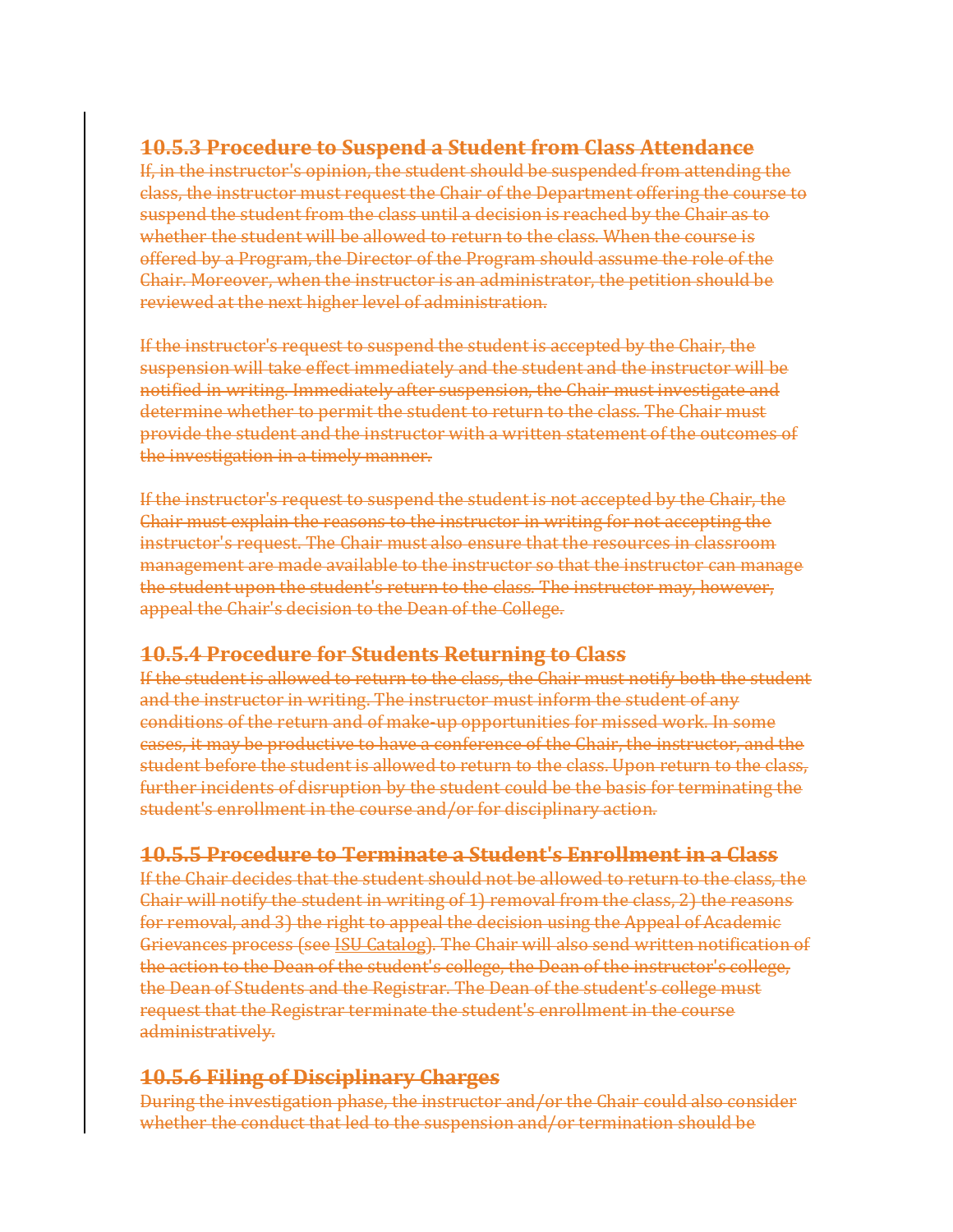reported to the Dean of Students for disciplinary charges. If disciplinary charges are filed, the student's suspension may continue pending the outcome of the disciplinary hearing (see Student Disciplinary Regulations in the Policy Library)

## **10.5.7 Attendance by Persons not Enrolled in a Course**

The University has the right to determine who is enrolled in a class and to control the presence of person who is not enrolled in the class. A non-enrolled person is allowed in the classroom only at the discretion of the instructor. The instructor should ask non-enrolled person who attends a class against the express wishes of the instructor to leave. The instructor should ask such a person to identify themselves. If the person refuses to leave, the Department of Public Safety may be called. If the person is a student enrolled in the university but not enrolled in the class, disciplinary charges may be filed.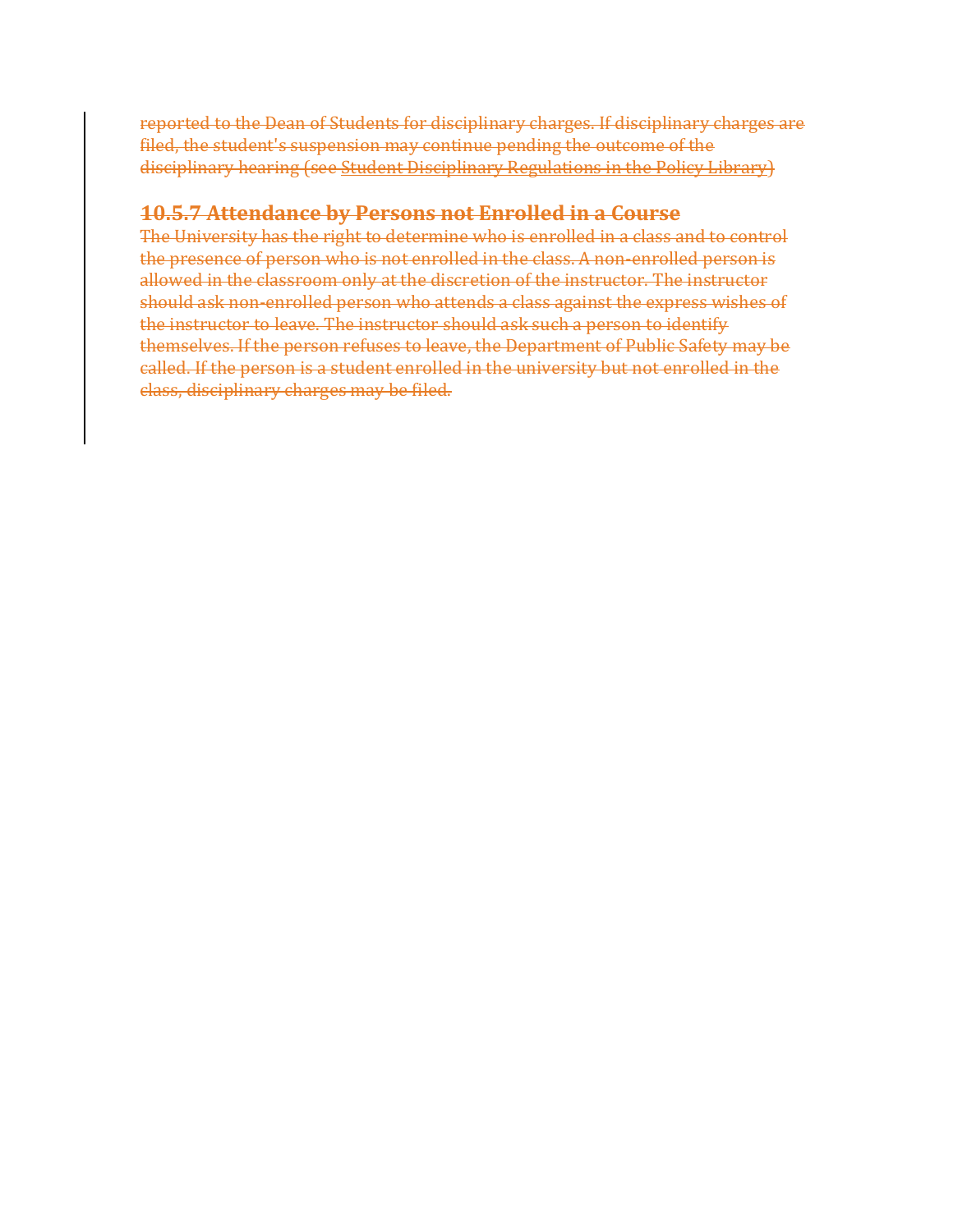#### **10.5 Policy for Addressing Disruptive Conduct in the Learning Environment**

For student learning to be most effective, learning environments must remain civil, safe, collaborative, and free from conduct that unreasonably disrupts, impedes, obstructs, or interferes with the educational process. The university recognizes the importance of open inquiry, freedom of expression, and viewpoint diversity within its Learning Environments, and all members of the university—including faculty, staff, students, and administrators should feel free to express their viewpoints without fear of reprisal (FH 7.1); however, students have an obligation to engage in the educational process in a civil manner that does not unreasonably disrupt the educational experiences of their fellow students or the instructor's course objectives.

Conduct that unreasonably disrupts the ability of instructors to teach or students to learn can be prohibited as disruptions of university activities in violation of this policy. Instructors have the right and responsibility to ensure that a safe and functional learning environment is maintained. Importantly, instructors have the authority to address disruptive conduct. Students who engage in disruptive conduct may be subject to disciplinary action, including possible removal from a course(s) and/or referral for sanctioning under the Student Disciplinary Regulations.

### **10.5.1 Definitions**

For purposes of this policy, the following definitions apply:

### **10.5.1.1 Learning Environment**

A learning environment is a collaborative and safe space in which the exchange of information and knowledge occurs. A learning environment may include, but is not limited to, any gathering of instructor(s) and student(s) for the purposes of teaching and learning, particularly as authorized by Iowa State University or any of its units. Learning environments may include, but are not limited to, physical classrooms, online and virtual learning spaces, laboratories, clinical settings, course-related field trips/work, performances, studios, internship sites, testing centers, conferences, and offices / office hours.

### **10.5.1.2 Instructor**

The classification of "instructor" includes all persons authorized by Iowa State University or any of its units to conduct the instruction of students enrolled in the university's courses, programs, or activities. Instructors in all learning environments hold the right and responsibility to oversee the conduct of their environment and to ensure that a safe and functioning learning environment is maintained.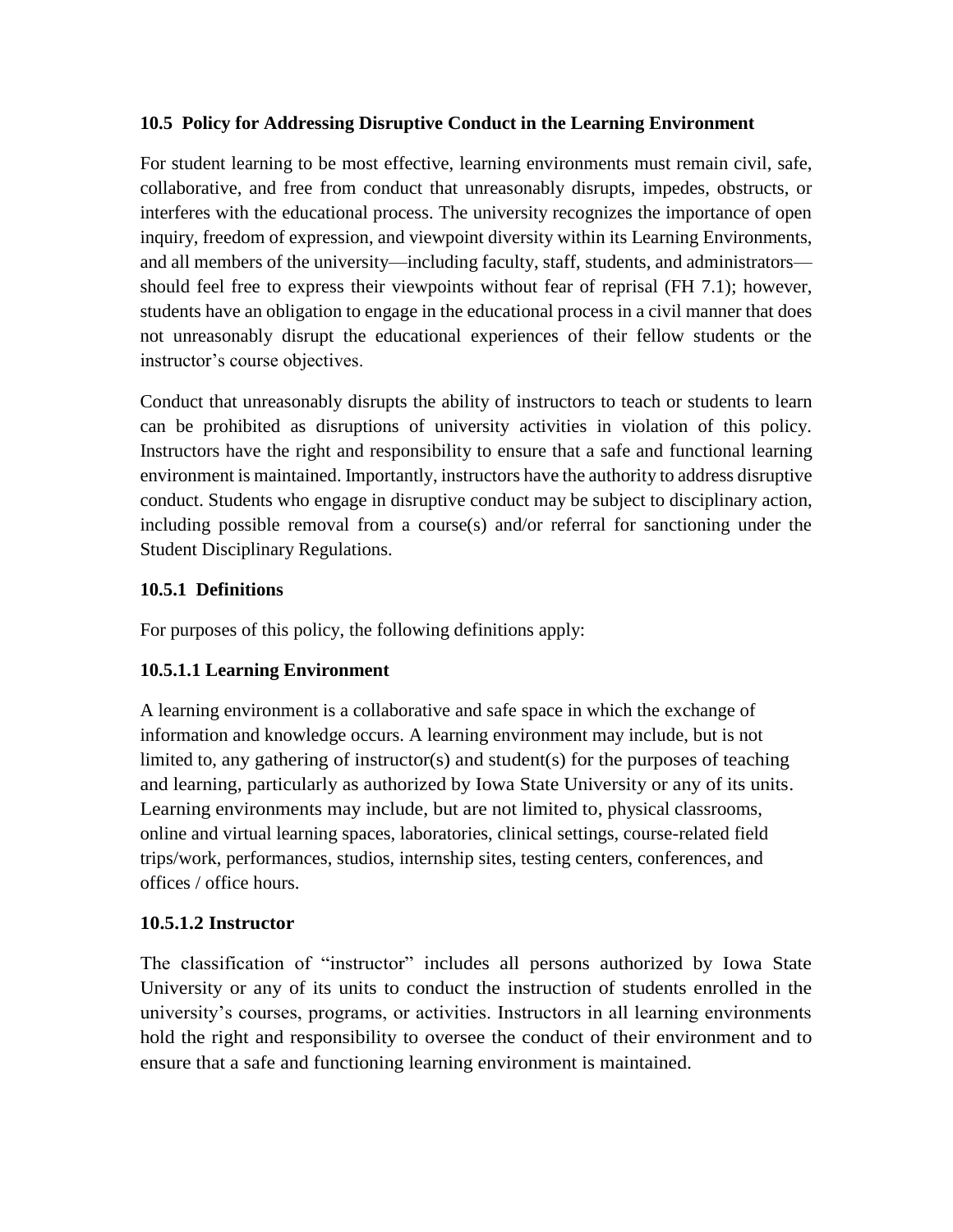#### **10.5.1.3 Disruptive Conduct**

Disruptive conduct includes conduct that unreasonably interrupts, impedes, obstructs, and/or interferes with the educational process. Disruptive conduct may be physical and/or expressive in nature and may occur in person or in a virtual setting. Examples of disruptive conduct may include, but are not limited to, the following:

- Persistent speaking without being recognized, interrupting, or talking over others;
- Persistent arrival to class late or leaving early without instructor permission;
- The use of technology, such as cell phones, computers, or other devices, without instructor permission, particularly in uses unrelated to course content;
- Persistent creation of loud or distracting noises either carelessly or with intent to disrupt;
- Eating, sleeping, or carrying out other personal activities in class that are unrelated to course content without instructor permission;
- Non-protected malicious or harassing or bullying speech or actions directed at instructors or students, such as personal insults, *ad hominem* attacks, name-calling, other abusive or ridiculing comments, or threats;
- Gratuitous use of cursing/expletives or other speech that is not relevant to class discussion;
- Inappropriate physical contact or threats of inappropriate physical contact directed at instructors or students;
- Refusal to comply with instructor's request for appropriate conduct.

The expression of unpopular or controversial opinions or the expression of disagreement with the instructor or other students during times when the instructor permits discussion and when delivered in a manner conducive to learning is not in itself disruptive conduct and is not prohibited. Rules regarding disruption shall be consistently and equitably applied.

#### **10.5.2 Procedures for Addressing Disruptive Conduct in the Learning Environment**

Iowa State University adheres to a progressive approach in responding to and addressing disruptive conduct in our learning environments. Instructors, department chairs, deans, and relevant administrators identified in the Resources section of this policy, work collaboratively to identify the appropriate level of intervention necessary to address the specific disruptive conduct at issue.

For important guidelines and procedures on the application of this policy, see the online Procedures and Guidelines document that has been designed to assist all members of the university community in understanding, adhering to, and administering this policy.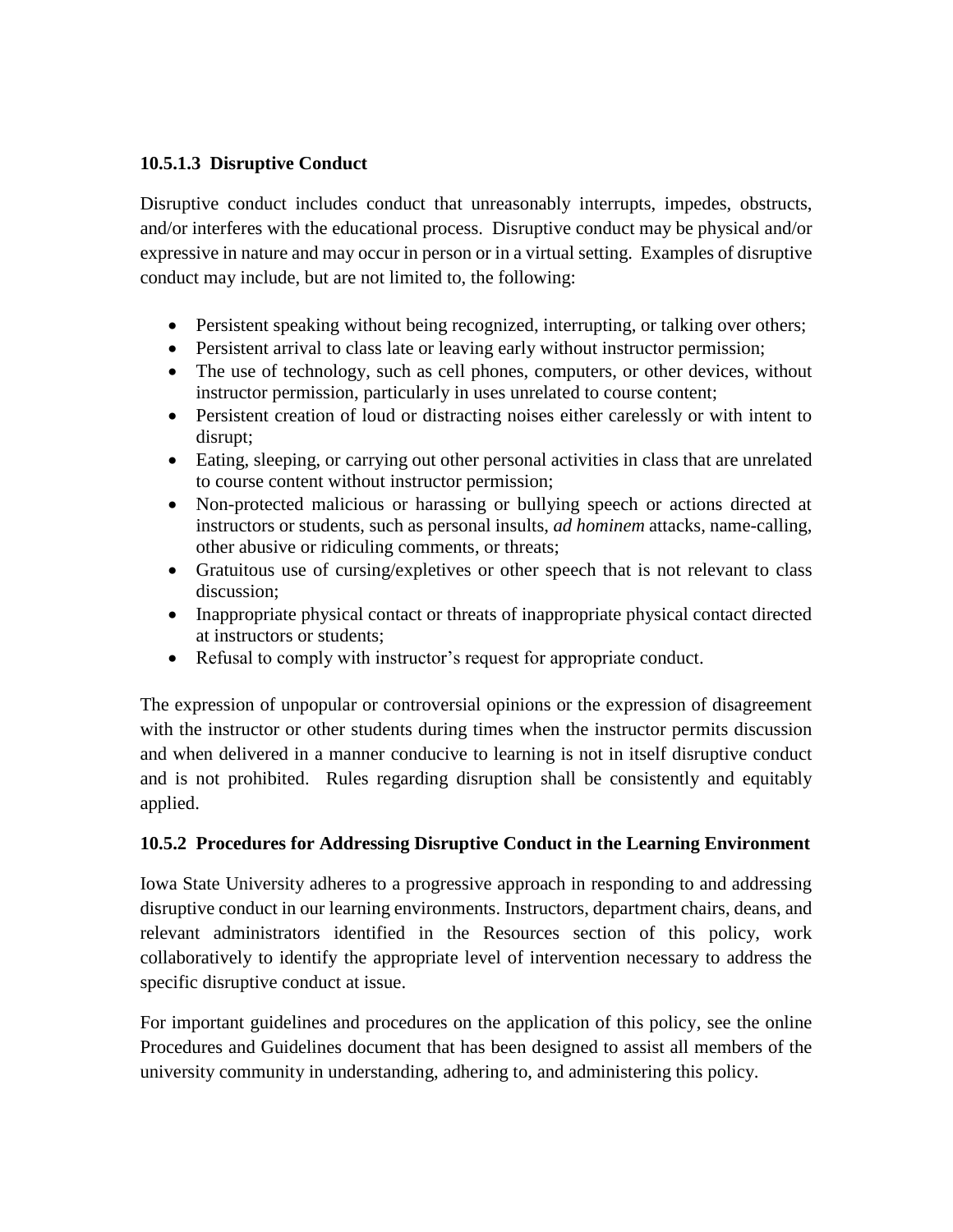#### **10.5.3 Rights and Responsibilities**

The rights and responsibilities of relevant campus community members in the context of the instructor's role for addressing disruptive conduct in the learning environment are summarized below as they pertain to the application of this policy.

#### **10.5.3.1 Instructors**

Instructors have the right and the responsibility to manage disruptive conduct within their learning environments, including establishing and communicating expectations, redirection, follow-up, documentation of incidents, and contacting appropriate resources following or in the course of an incident. Instructors can obtain information and assistance from a number of campus resources (*see* 10.5.5, Campus Resources to help support decisions regarding potential violations of this policy and a student's return to or removal from a course(s) following an incident.)

The following is an example of a progressive approach for addressing classroom disruptions that an Instructor may follow depending on the particular situation: (1) direct a student engaging in disruptive conduct to cease the conduct, (2) direct a student engaging in disruptive conduct to leave the learning environment during a particular session or for a defined length of time in appropriate cases, (3) adjourn the class or activity, or (4) summon the university police in serious or emergency situations. The Resources identified in this policy and the Procedures and Guidelines have been developed to assist instructors in understanding the appropriate response $(s)$  to incidents of disruption. Instructors will complete appropriate documentation, summarizing such incidents, and report such incidents to their department chair. Instructors will consult with their department chair regarding any student removals from courses.

In addition to the instructor's own observation of disruptive conduct, the instructor should consider reports of disruptive conduct brought to their attention by other instructional staff, teaching assistants, and students.

### **10.5.3.2 Students**

Nothing in this policy shall be construed so as to limit or abridge students' constitutional freedoms and legal rights. In the enforcement of this policy, instructors may not infringe upon students' rights as members of the university community, in addition to those constitutional and statutory rights and privileges protected by state and federal law, including their rights to express themselves through academic work within the guidelines of the university rules and regulations or the guidelines set by instructors for the learning environment. Students have the responsibility to familiarize themselves with and follow the expectations set by instructors for the learning environment. They further have the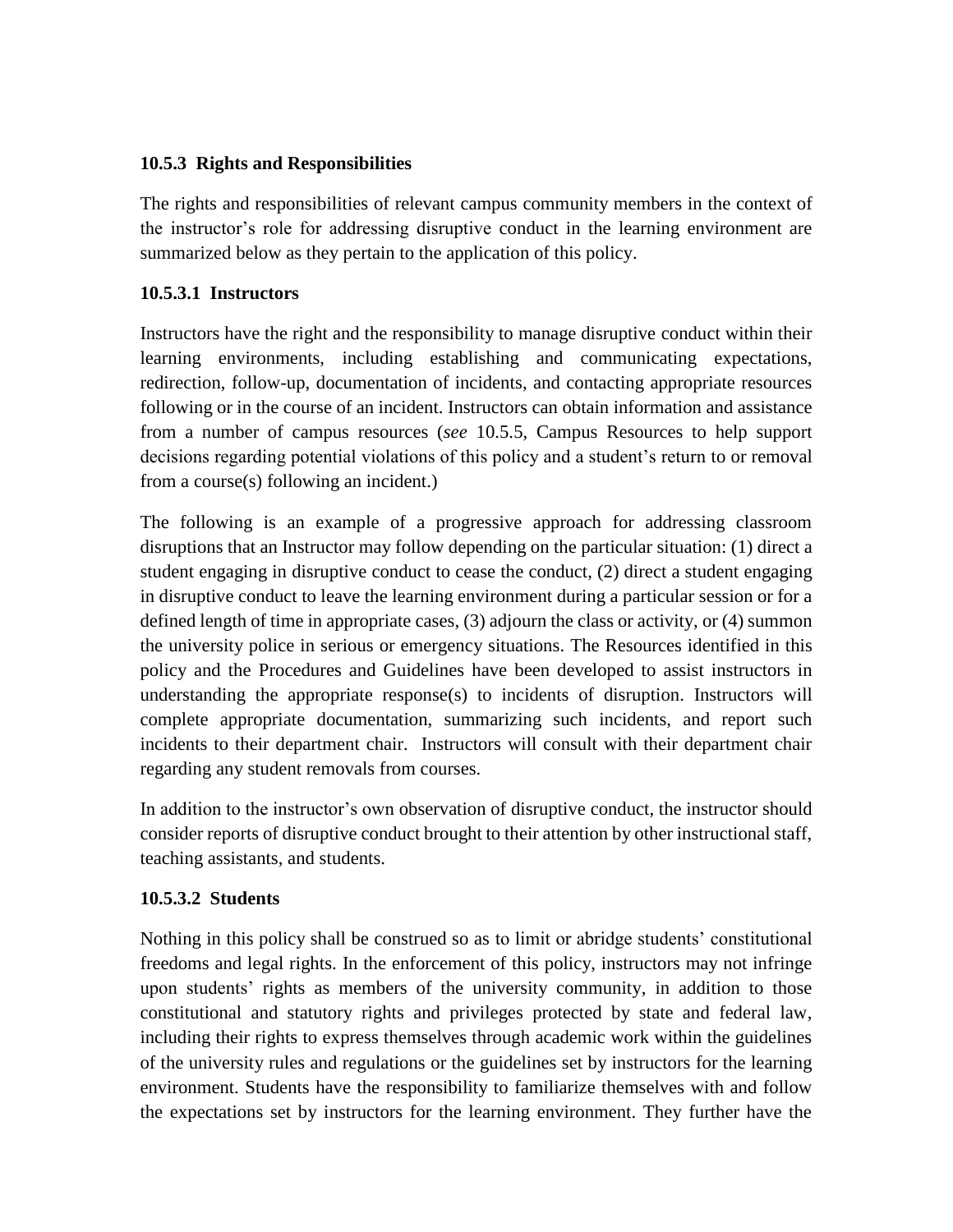responsibility not to deny these rights to other members of the university community. (See ISU Student Disciplinary Regulations [Code of Conduct]).

#### **10.5.3.3 Department Chairs**

Department chairs receive information from instructors regarding disruptive incidents in the learning environment, as appropriate. They will be informed of and involved in consultations, decision-making, and appeals regarding student removals from the classroom.

#### **10.5.3.4 Academic Advisors**

Academic advisors, including major professors for graduate students, may receive information from instructors when incidents of disruption occur. They may be contacted for consultation regarding their knowledge of individual student circumstances, or to assist the student in conversations with instructors or departmental representatives.

#### **10.5.4 Campus Resources**

The following offices are available to assist and provide guidance to all members of the university community regarding this policy. Refer to [**XXlinkXX]** for the best practices and additional information regarding "Procedures and Guidance for Addressing Disruptive Conduct". Additional resources for managing disruptive classroom conduct may be found at the Center for Excellence in Learning and Teaching website: http://www.celt.iastate.edu/teaching/effective-teaching-practices/classroom-behavior/.

#### **10.5.4.1 Dean of Students Office**

The Dean of Students Office (DSO) is a principal resource to discuss and consult on all matters of learning environment disruption. [\(https://www.policy.iastate.edu/policy/SDR\)](https://www.policy.iastate.edu/policy/SDR). DSO can be copied on email communication and summaries sent to the student(s) to document the incident with this office (copy  $\frac{d}{d}$ so $\textcircled{a}$  iastate.edu).

#### **10.5.4.2 ISU Police Department (ISU PD)**

For emergencies, call 911. For non-emergency issues the ISU-PD 24-hour line— 515-294-4428—is preferred over calling 911.

#### **10.5.4.3 Office of Equal Opportunity (OEO)**

The Office of Equal Opportunity (OEO) is responsible for outreach, investigations, and follow-up regarding potential violations of the university's Title IX, anti-discrimination, anti-harassment, anti-retaliation, and sexual misconduct prevention related policies [\(eooffice@iastate.edu\)](mailto:eooffice@iastate.edu). Instructors are reminded of their reporting obligations as university [Responsible Employees.](https://www.sexualmisconduct.dso.iastate.edu/faculty-and-staff)